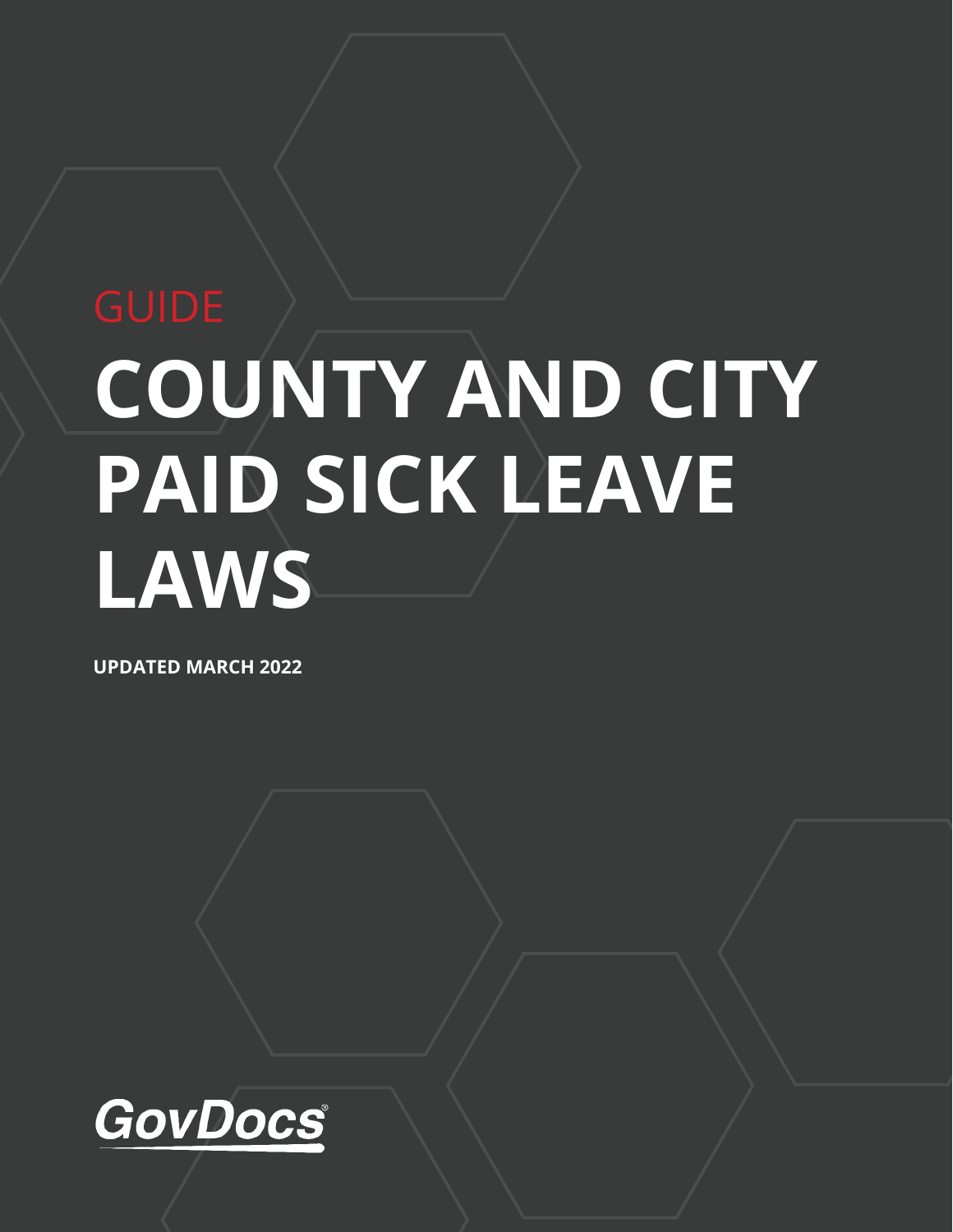# **INTRODUCTION**

Managing paid sick leave laws is a complex process, especially for large, multijurisdiction employers.

This guide outlines the basics for U.S. county and city paid sick leave laws, including:

- Jurisdiction
- Ordinance name
- Accrual rate
- Usage start dates

This guide does not include additional paid sick leave detail such as:

- Covered reasons for use
- Annual caps for small and large businesses
- Carryover
- Other facets of the laws

Contact your legal counsel for more information.

The following chart displays county and city paid sick leave laws as of March 2022.

This content is intended for market awareness only, it is not to be used for legal advice or counsel.

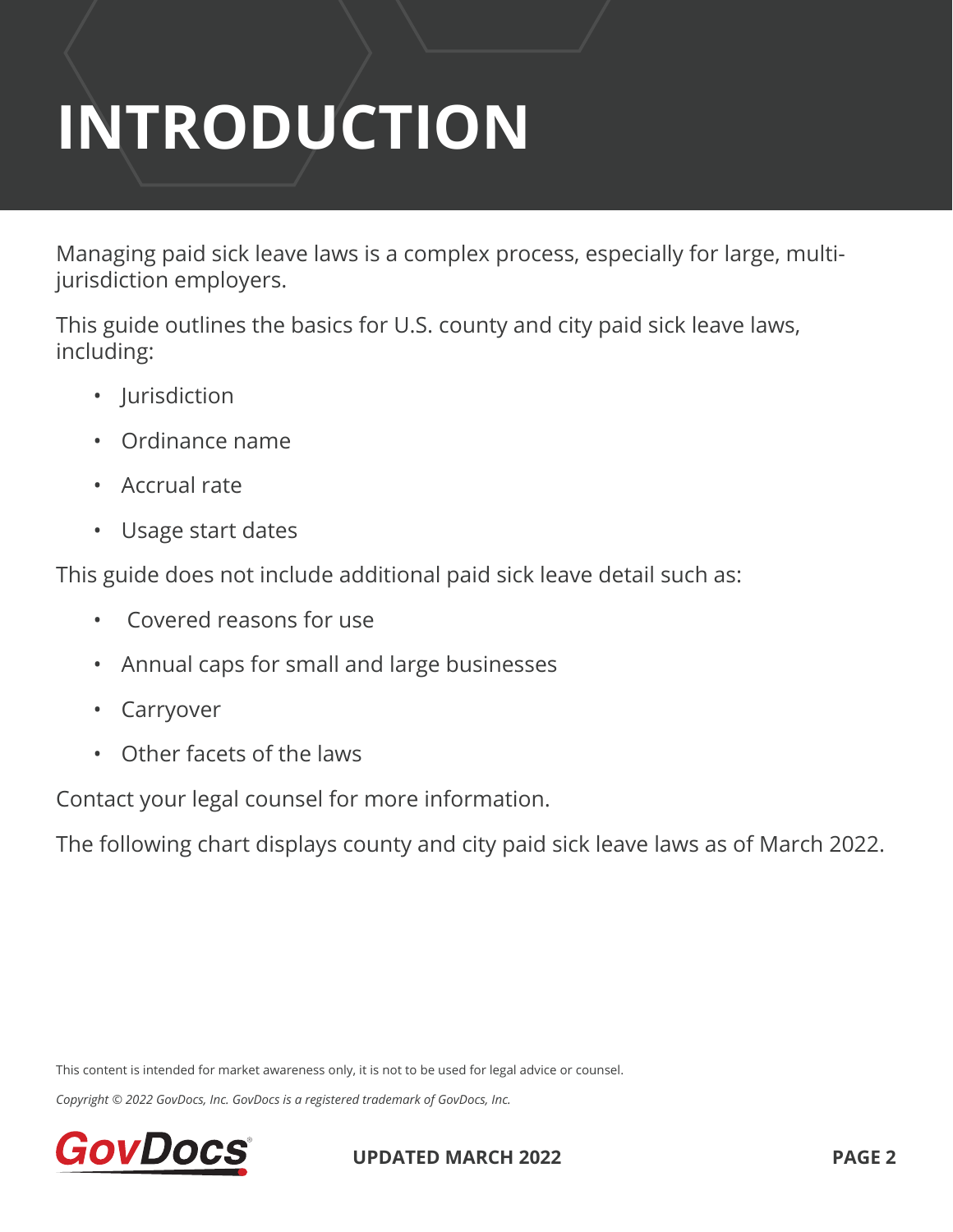## **PAID SICK LEAVE LAWS**

| <b>State</b> | <b>County/City</b> | <b>Ordinance Name</b>                                                        | <b>Accrual Rate</b>                                       | <b>When Can</b><br><b>Workers First Use</b><br><b>Accrued Time?</b> |
|--------------|--------------------|------------------------------------------------------------------------------|-----------------------------------------------------------|---------------------------------------------------------------------|
| CA           | Berkeley           | Berkeley Paid Sick Leave                                                     | 1 hour for every 30<br>hours worked                       | On 90th calendar<br>day after start of<br>employment                |
| CA           | Emeryville         | Emeryville Minimum<br>Wage and Paid Sick Leave<br>Ordinance                  | 1 hour for every<br>30 hours worked<br>within city limits | On 90th day of<br>employment                                        |
| CA           | Los Angeles        | Los Angeles Minimum Wage<br>Ordinance                                        | 1 hour for every 30<br>hours worked                       | On 90th day<br>after start of<br>employment                         |
| CA           | Oakland            | Oakland Minimum Wage,<br>Sick Leave and Other<br><b>Employment Standards</b> | 1 hour for every 30<br>hours worked                       | After the first<br>90 days of<br>employment                         |
| CA           | San Diego          | San Diego Earned Sick<br>Leave and Minimum Wage<br>Ordinance                 | 1 hour for every 30<br>hours worked                       | After the first<br>90 days of<br>employment                         |
| CA           | San Francisco      | San Francisco Paid Sick<br>Leave Ordinance                                   | 1 hour for every 30<br>hours worked                       | On 90th day<br>after start of<br>employment                         |
| CA           | Santa Monica       | Santa Monica Minimum<br>Wage Ordinance                                       | 1 hour for every 30<br>hours worked                       | After the first<br>90 days of<br>employment                         |

This content is intended for market awareness only, it is not to be used for legal advice or counsel.

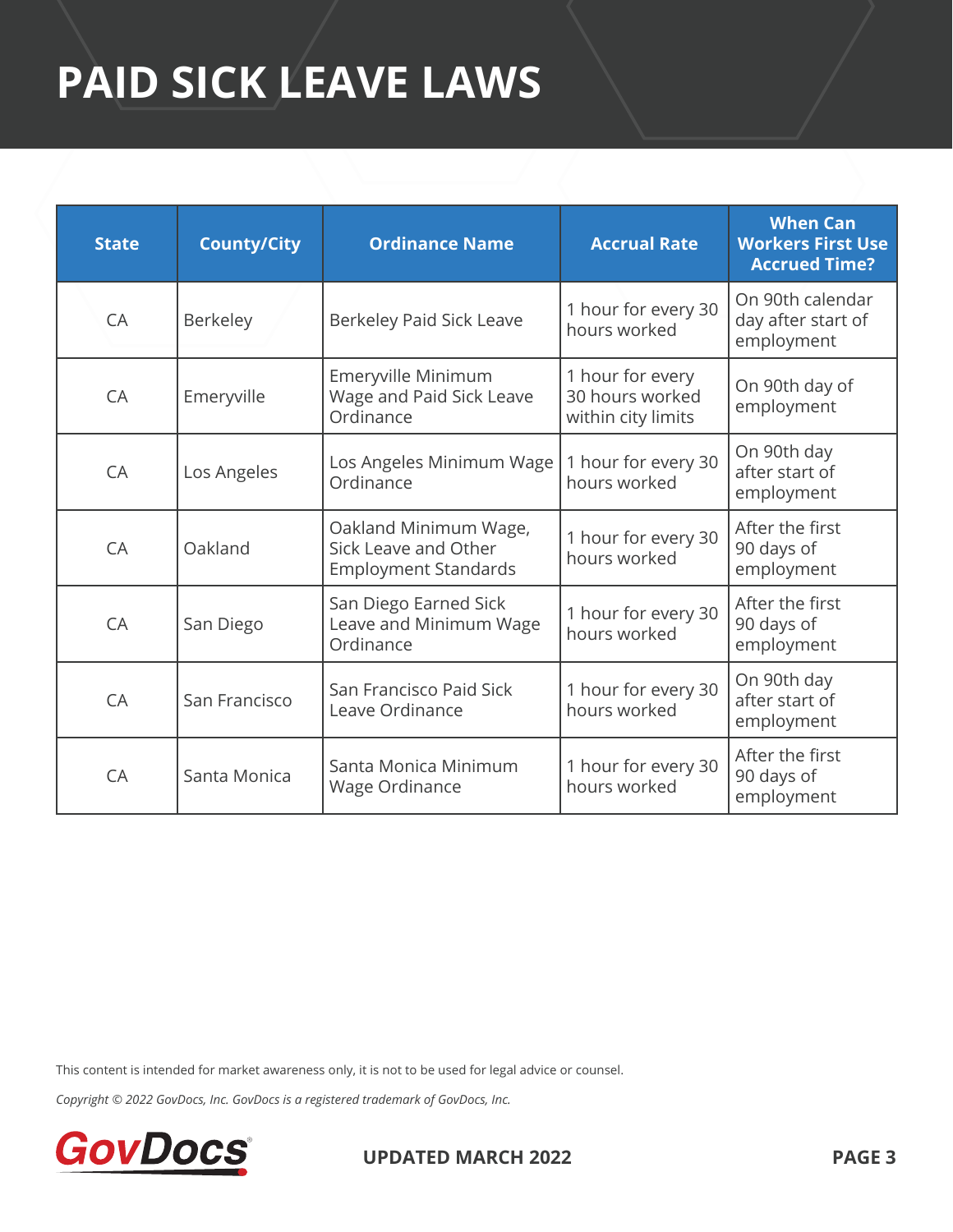## **PAID SICK LEAVE LAWS**

| <b>State</b> | <b>County/City</b>   | <b>Ordinance Name</b>                                             | <b>Accrual Rate</b>                                                                                                                                                                                                                            | <b>When Can</b><br><b>Workers First Use</b><br><b>Accrued Time?</b> |
|--------------|----------------------|-------------------------------------------------------------------|------------------------------------------------------------------------------------------------------------------------------------------------------------------------------------------------------------------------------------------------|---------------------------------------------------------------------|
| DC           | District of Columbia | District of Columbia<br><b>Accrued Sick and</b><br>Safe Leave Act | $\bullet$<br>1 hour for every<br>37 hours worked<br>(100 or more<br>employees)<br>1 hour for<br>$\bullet$<br>every 43 hours<br>worked (25 - 99<br>employees)<br>1 hour for every<br>$\bullet$<br>87 hours worked<br>(24 or fewer<br>employees) | 90 days after<br>beginning<br>employment                            |
| IL           | Chicago              | Chicago Minimum<br>Wage and Paid Sick<br>Leave Ordinance          | 1 hour for every 40<br>hours worked in the<br>City of Chicago                                                                                                                                                                                  | On 180th calendar<br>day following start<br>of employment           |
| IL           | Cook County          | <b>Cook County Earned</b><br>Sick Leave Ordinance                 | 1 hour for every 40<br>hours worked in<br>Cook County                                                                                                                                                                                          | On 180th calendar<br>day after start of<br>employment               |
| <b>MD</b>    | Montgomery County    | Montgomery County<br>Earned Sick and Safe<br>Leave Law            | 1 hour for every 30<br>hours worked                                                                                                                                                                                                            | After initial 90-<br>day probationary<br>period                     |
| <b>MN</b>    | Duluth               | <b>Duluth Earned</b><br>Sick and Safe Time<br>Ordinance           | 1 hour for every 50<br>hours worked                                                                                                                                                                                                            | After the first 90<br>calendar days of<br>employment                |
| <b>MN</b>    | Minneapolis          | Minneapolis Sick and<br>Safe Time Ordinance                       | 1 hour for every 30<br>hours worked                                                                                                                                                                                                            | 90 days after start<br>of employment                                |
| <b>MN</b>    | St. Paul             | St. Paul Earned Sick<br>and Safe Time                             | 1 hour for every 30<br>hours worked                                                                                                                                                                                                            | 90 calendar days<br>after beginning<br>employment                   |
| <b>NY</b>    | New York City        | New York City Paid<br>Safe and Sick Leave<br>Law                  | 1 hour for every 30<br>hours worked                                                                                                                                                                                                            | On the 120th<br>calendar day<br>after start of<br>employment        |

This content is intended for market awareness only, it is not to be used for legal advice or counsel.

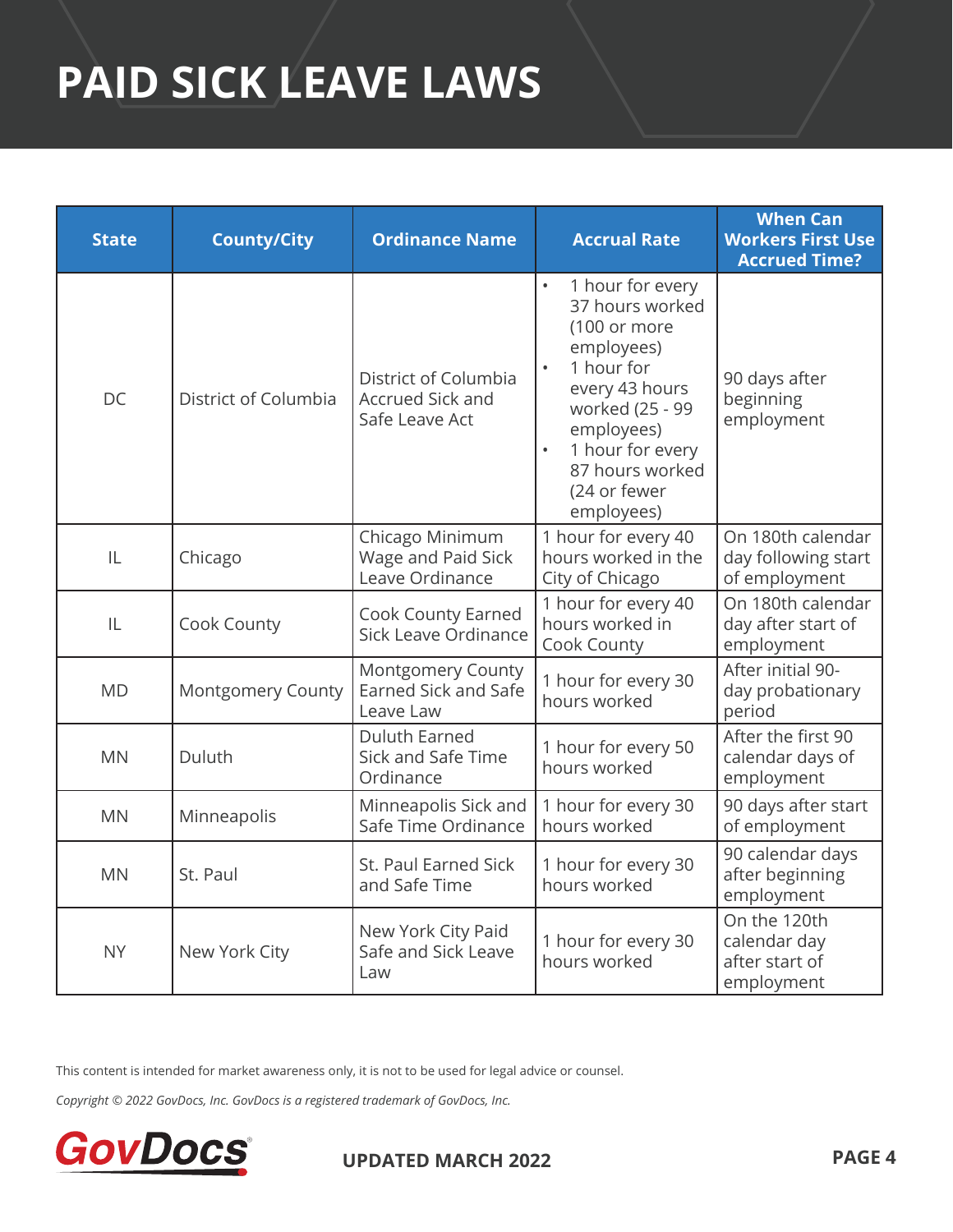## **PAID SICK LEAVE LAWS**

| <b>State</b> | <b>County/City</b>        | <b>Ordinance Name</b>                                               | <b>Accrual Rate</b>                                                                                                                                          | <b>When Can</b><br><b>Workers First Use</b><br><b>Accrued Time?</b> |
|--------------|---------------------------|---------------------------------------------------------------------|--------------------------------------------------------------------------------------------------------------------------------------------------------------|---------------------------------------------------------------------|
| <b>NY</b>    | <b>Westchester County</b> | <b>Westchester County</b><br><b>Earned Sick Leave</b>               | 1 hour per 30 hours<br>worked                                                                                                                                | On the 90th<br>calendar day of<br>employment                        |
| PA           | Allegheny County          | Allegheny County Sick<br>Leave Ordinance                            | 1 hour for every 35<br>hours worked within<br>Allegheny County                                                                                               | On the 90th<br>calendar date<br>following start of<br>employment    |
| PA           | Philadelphia              | Promoting<br><b>Healthy Families</b><br>and Workplaces<br>Ordinance | 1 hour for every 40<br>hours worked in<br>Philadelphia                                                                                                       | On the 90th<br>calendar day<br>after start of<br>employment         |
| PA           | Pittsburgh                | Pittsburgh Paid Sick<br>Days Act                                    | 1 hour for every 35<br>hours worked in<br>Pittsburgh                                                                                                         | On the 90th<br>calendar day of<br>employment                        |
| <b>WA</b>    | Seattle                   | Seattle Paid Sick and<br>Safe Time                                  | 1 hour for<br>$\bullet$<br>every 40 hours<br>worked (5 - 249<br>employees)<br>1 hour for every<br>$\bullet$<br>30 hours worked<br>(250 or more<br>employees) | 90 calendar days<br>after beginning<br>employment                   |
| <b>WA</b>    | Tacoma                    | <b>Tacoma Paid Sick</b><br>Leave Ordinance                          | 1 hour for every 40<br>hours worked                                                                                                                          | On the 90th<br>calendar day<br>after start of<br>employment         |

This content is intended for market awareness only, it is not to be used for legal advice or counsel.